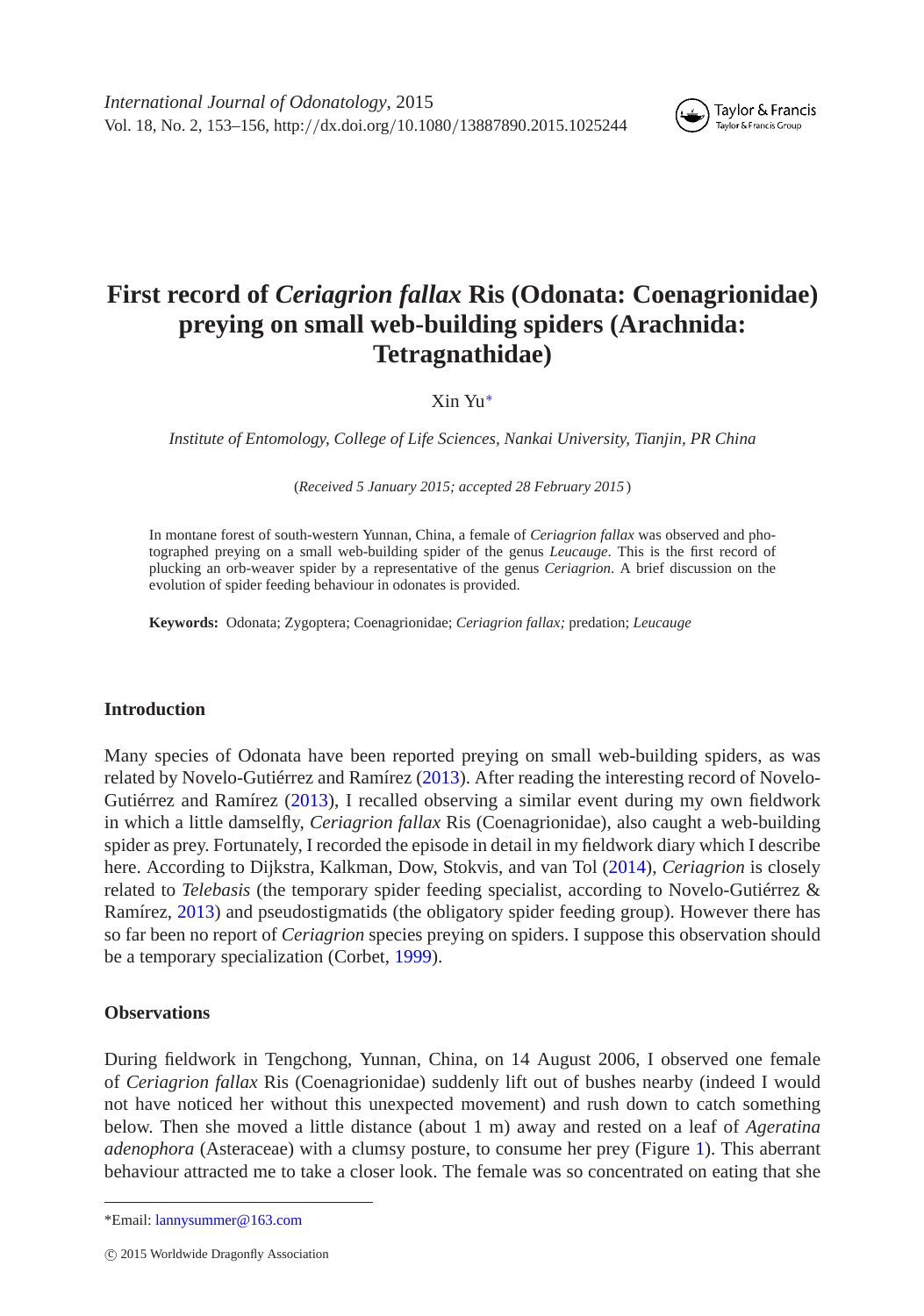

Figure 1. A female *Ceriagrion fallax* consuming a *Leucauge* sp. on the leaf of *Ageratina adenophora* in montane of Tengchong, Yunnan.

<span id="page-1-0"></span>

Figure 2. The same female *Ceriagrion fallax* and remains of the *Leucauge* sp. in a sweep net.

<span id="page-1-1"></span>did not notice me at such a close distance (within 50 cm). This offered me a good chance to take photos with a digital camera (Canon Power Shot S1 IS). It was a small green-coloured *Leucauge* sp. (Tetragnathidae) that the female *C. fallax* was consuming. In order to identify the species I caught both the damselfly and spider with a sweep net (Figure [2\)](#page-1-1). I also found the empty web where the spider used to rest. It was about 10 am and the weather was good. The mountain was covered with dense trees. However the place where I made the observation was relatively open with bright sunshine. *A. adenophora*, a notorious invasive plant in China, occupied almost all the area where a little stream ran through in a zigzag. Very few insects occur in the *A. adenophora* community. Web-building spiders, however, were abundant here, especially on the sides of the stream.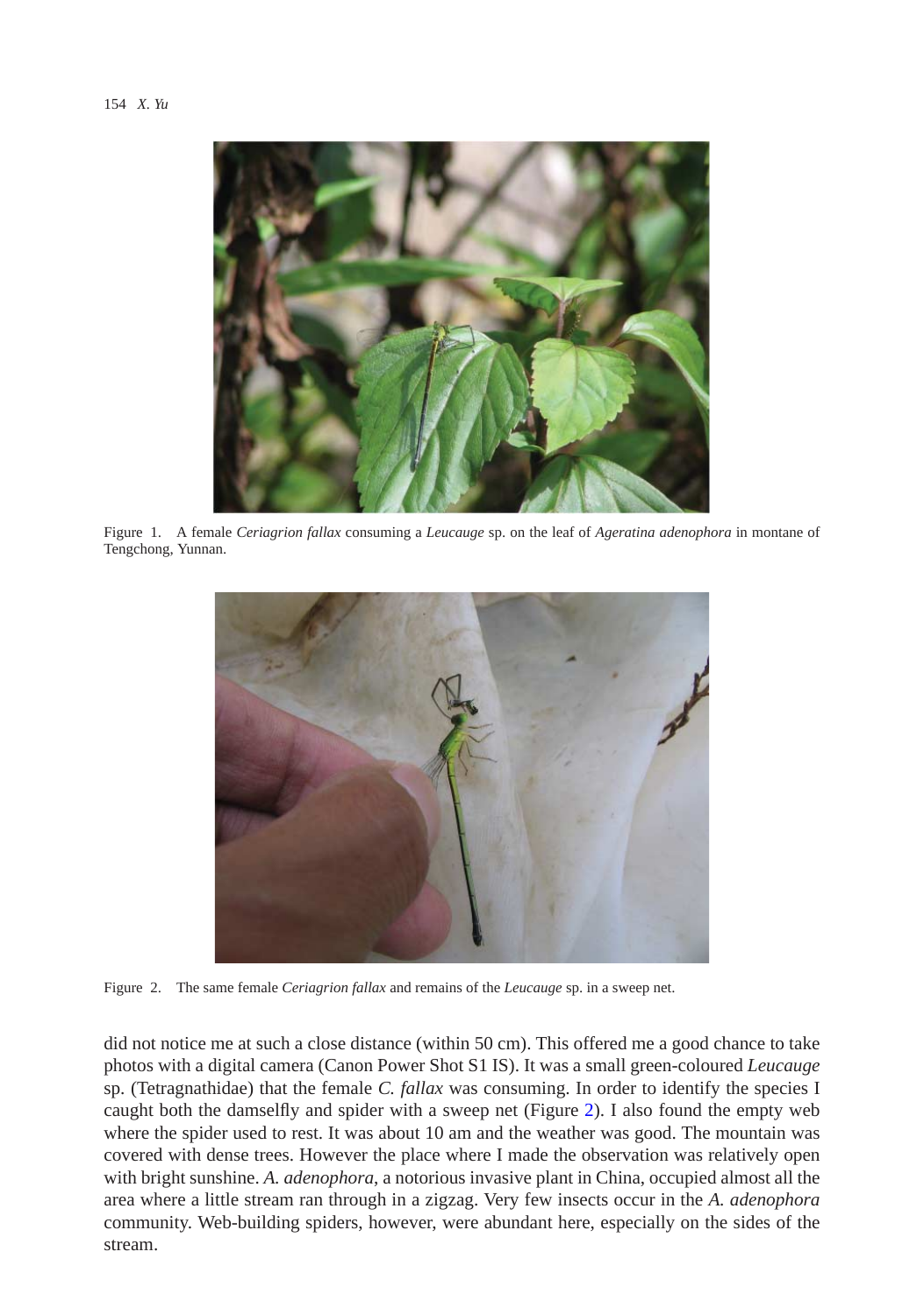### **Discussion**

Both *Ceriagrion fallax* and *Leucauge* are common in South China. I have found large numbers of both of them occurring sympatrically in Guangxi, Zhejiang, Sichuan, etc., especially in some rice fields. But predation behaviour similar to that described here has never been found before. It seems very likely, then, that this is a case of temporary specialization, as suggested by Novelo-Gutiérrez and Ramírez [\(2013\)](#page-3-0) for *Telebasis filiola*. The putative reason is that the usual small insect prey species of *C. fallax* are probably present in relatively low numbers in a field covered with *A. adenophora*, as compared, for example, to a rice field. In recent decades *A. adenophora* has greatly damaged ecological systems in south China, especially in Yunnan. It leads to the extinction of many local plants. Few local animals and insects can feed on this exotic plant. Water may be an even more important ecological limiting factor for *C. fallax* in this area. Thus, in response to the limited food resources, *C. fallax*, a typical opportunistic predator (Corbet, [1999\)](#page-3-2), may become a temporary specialist. Just as *Ischnura elegans* is prevalent in the Palaearctic realm, *C. fallax* is ubiquitous in south China. The females, especially, are efficient and successful predators who will attack any living things smaller than or equal to their own size. I have observed female *C. fallax* preying on *Ischnura rufostigma*, *I. senegalensis*, *Aciagrion migratum*, *Agriocnemis femina* and even males of their own species. Novelo-Gutiérrez and Ramírez [\(2013\)](#page-3-0) mention that *I. elegans* can perform all the three strategies of preying on spiders, namely plucking spiders from leaves, attempting to steal insects trapped in spider webs, and gleaning spiders from orb-webs. *C. fallax* could arguably have the same behaviours as *I. elegans* since both have a similar niche.

The close relationship between *Ceriagrion* and Pseudostigmatidae has been confirmed (Carle, Kjer, & May, [2008;](#page-2-0) Dijkstra et al., [2014;](#page-3-1) Dumont, Vierstraete, & Vanfleteren, [2010\)](#page-3-3). I agree with Ingley, Bybee, Tennessen, Whiting, and Branham [\(2012\)](#page-3-4) that "opportunistic feeding may represent behavioural stepping-stones towards the apparent obligatory spider feeding observed in Pseudostigmatidae". However their hypothesis that "feeding on dead web-trapped insects is a secondary adaptation to spider feeding" may need more exploration. I observed *I. elegans* sometimes seeking among leaves of lotus in a pond and suddenly rushing down to catch a small item (a piece of a branch, a dry straw, and even a grain of sand) on a leaf floating on the water surface. Then, they drop it immediately when perceiving it is not food. How they recognize nonfood items is unclear. In another case, a female *Platycnemis phyllopoda* Djakonov resting on a weed 20–25 cm above the ground, sometimes patrolled around and suddenly rushed down to the ground to collect similar small items. Like the observed *I. elegans* she dropped her "prey" immediately. Although both *I. elegans* and *P. phyllopoda* are more sensitive to moving targets generally, these two examples, along with others noted above, imply that gleaning for unmoving targets (including spiders and dead web-trapped insects) may be not uncommon, at least in coenagrionoids. Compared to obligatory spider feeding this behaviour should be considered a plesiomorphic feature.

### **Acknowledgements**

I thank Dr Zheng Guo for helping with the identification of the spider. I am grateful to the two reviewers and the editor for their valuable remarks and suggestions. This project was supported by the Natural Science Foundation of China [J1210005] and the Specialized Research Fund for the Doctoral Program of Higher Education [no. 20130031120013].

#### **References**

<span id="page-2-0"></span>Carle, F. L., Kjer, K. M., & May, M. L. (2008). Evolution of Odonata, with special reference to Coenagrionoidea (Zygoptera). *Arthropod Systematics & Phylogeny*, *66*, 37–44. Retrieved from [http://www.senckenberg.de/files/](http://www.senckenberg.de/files/content/forschung/publikationen/arthropodsystematics/asp_66_1/66_1_carle_37-44.pdf) [content/forschung/publikationen/arthropodsystematics/asp\\_66\\_1/66\\_1\\_carle\\_37-44.pdf](http://www.senckenberg.de/files/content/forschung/publikationen/arthropodsystematics/asp_66_1/66_1_carle_37-44.pdf)